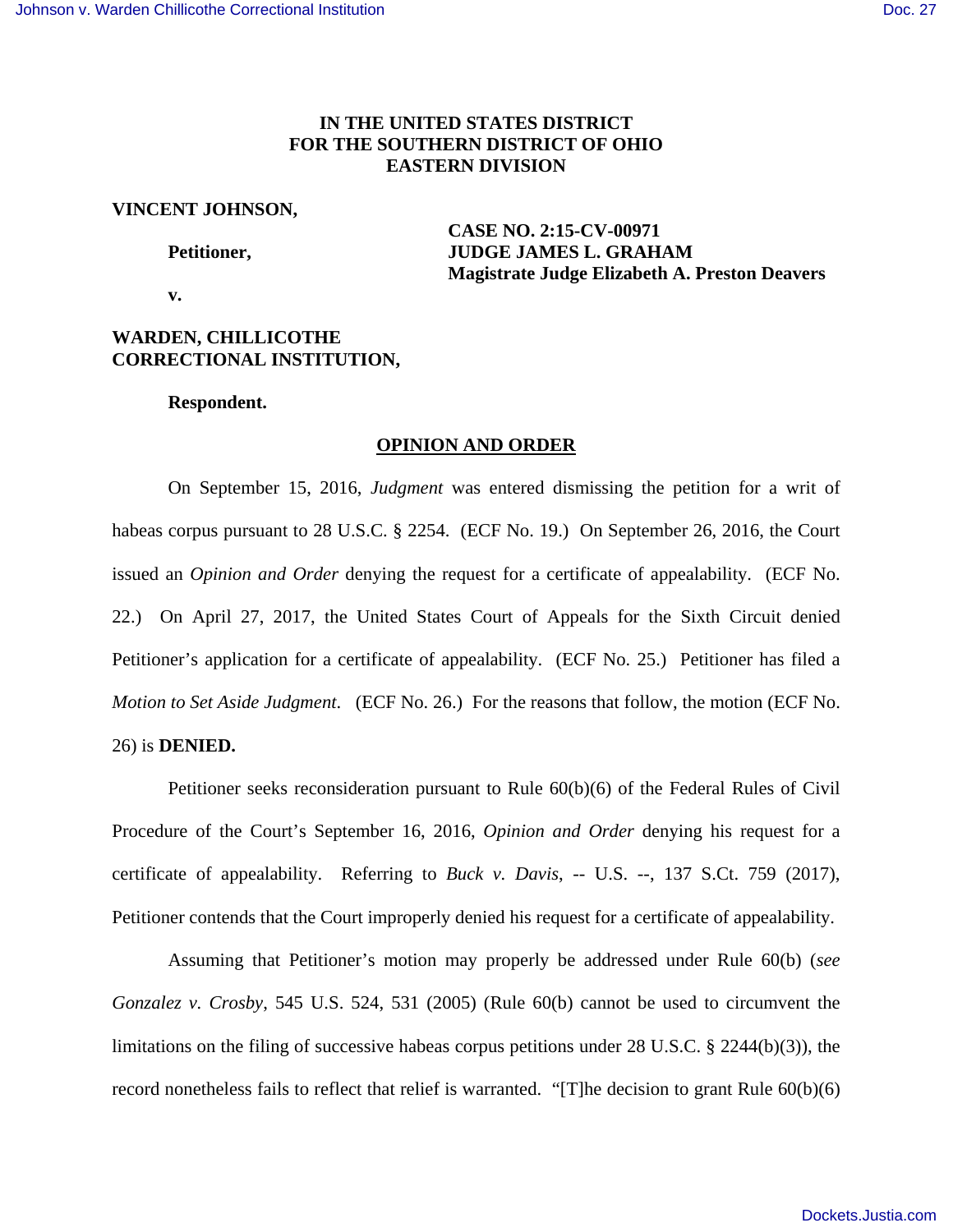relief is a case-by-case inquiry that requires the trial court to intensively balance numerous factors, including the competing policies of the finality of judgments and the incessant command of the court's conscience that justice be done in light of all the facts." *Thompson v. Bell*, 580 F.3d 423, 442 (6th Cir. 2009) (citing *Blue Diamond Coal Co. v. Trustees of UMWA Combined Benefits Fund*, 249 F.3d 519, 529 (6th Cir. 2001)). Further, "public policy favoring finality of judgments and termination of litigation" constrains relief under the provision of Rule 60(b); "[p]articularly strict standards apply to motions made pursuant to Rule  $60(b)(6)$ , under which a court may grant relief " 'only in exceptional or extraordinary circumstances' where principles of equity 'mandate' relief." *Franklin v. Jenkins*, 839 F.3d 465, 472 (6th Cir. 2016) (citations omitted). Such are not the circumstances here.

 Petitioner maintains that the Court misapplied the standard governing the issuance of a certificate of appealability, in view of *Buck*, 137 S.Ct. at 759. In *Buck*, "the Supreme Court held a circuit court should not decide the merits on an application for a certificate of appealability, but just the debatability question." *Dilingham v. Warden*, No. 1:13-cv-468, 2017 WL 2569754, at \*2 (S.D. Ohio June 14, 2017). "To put the merits question first, the Court said, is to decide the merits of an appeal without jurisdiction to do so because appellate jurisdiction depends on there being an issued certificate of appealability." *Id*. However, *Buck* does not assist Petitioner here. *See id.* (It is only in the Court of Appeals that "the appealability question comes first as held in *Buck*."); *see also United States v. Alford*, No. 3:00-cr-065, 2017 WL 1734225, at \*2 (S.D. Ohio May 4, 2017) (concluding that *Buck* does not retroactively apply to cases on collateral review).

Moreover,

once this Court has made a decision regarding appealability and the matter is addressed *de novo* by the Sixth Circuit, this Court's decision becomes moot. And the Sixth Circuit's decision regarding whether a certificate of appealability should or should not issue